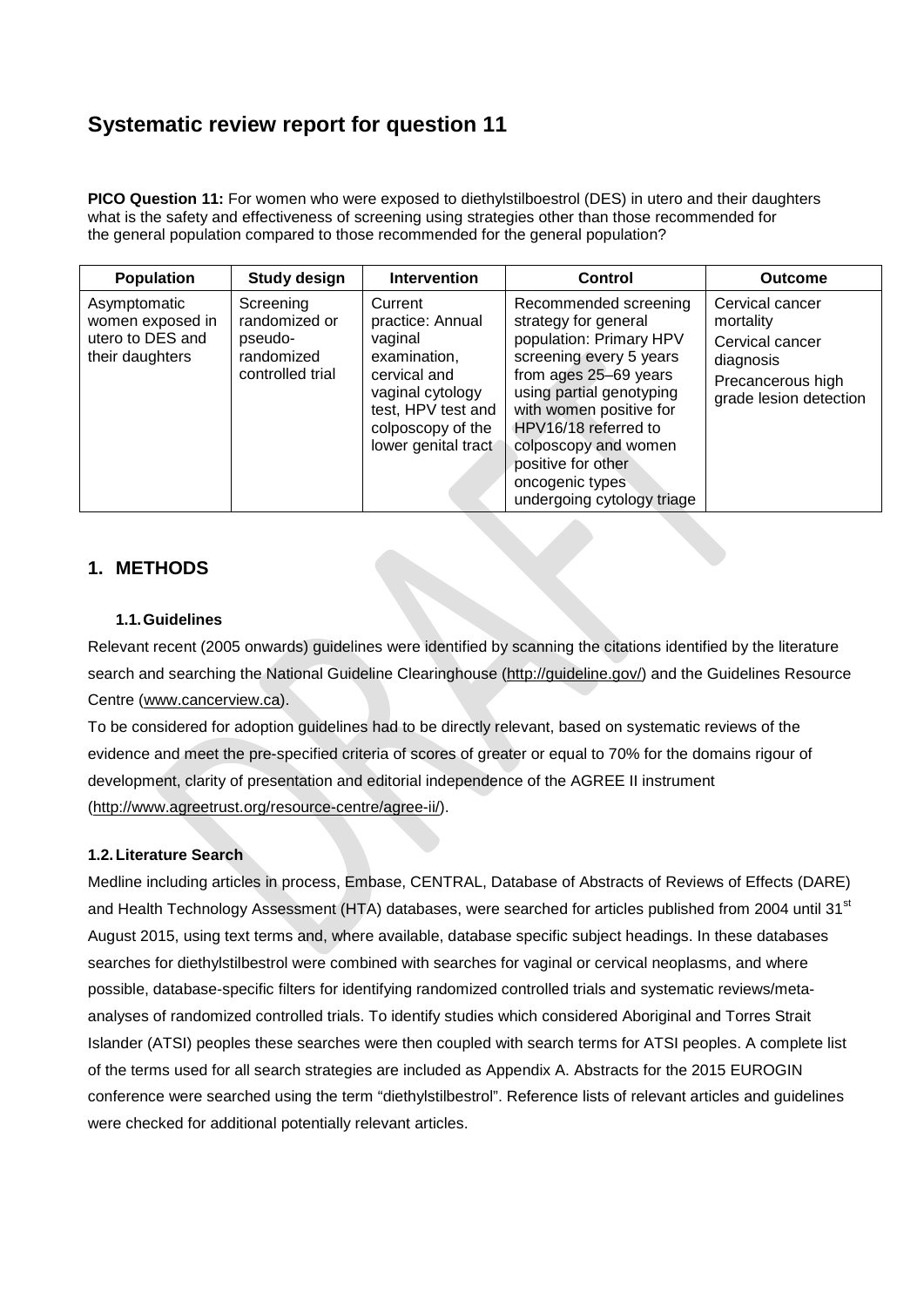#### **1.3. Inclusion Criteria**

| <b>Selection criteria</b> | Inclusion criteria                                                                                                                                                                         |  |
|---------------------------|--------------------------------------------------------------------------------------------------------------------------------------------------------------------------------------------|--|
| Study type                | Intervention                                                                                                                                                                               |  |
| Study design              | Randomised controlled trial (RCT) or pseudo-randomised controlled<br>screening trial or<br>Systematic reviews or meta-analyses of RCTs or pseudo-randomised<br>controlled screening trials |  |
| Population                | Asymptomatic women exposed in utero to DES and/or their daughters                                                                                                                          |  |
| Intervention              | Screening protocol                                                                                                                                                                         |  |
| Comparator                | Another screening protocol                                                                                                                                                                 |  |
| Outcomes                  | Cervical cancer mortality or<br>Cervical cancer diagnosis or<br>CIN3+ detection                                                                                                            |  |
| Language                  | English                                                                                                                                                                                    |  |
| Publication period        | After 31 <sup>st</sup> December 2003 and before1 <sup>st</sup> September 2015                                                                                                              |  |

Conference proceedings other than those from the EUROGIN 2015 were not included.

### **2. RESULTS**

#### **2.1.Guidelines**

Two sets of guidelines (listed in Appendix C) were identified that contained potentially relevant recommendations. These recommendations were either not based systematic reviews of the evidence or it was unclear as to whether they were based on systematic reviews of the evidence and thus were not adopted as they did not meet the pre-specified AGREE II criteria for adoption.

#### **2.2. Results of Literature Search**

Figure 1 outlines the process of identifying relevant articles for the systematic review. The searches identified a total of 26 citations. Titles and abstracts were examined however none of the articles identified were potentially relevant to the systematic review. Thus no studies were found that directly answered the clinical question and met the inclusion criteria for this systematic review. As such there were no studies of Aboriginal and/or Torres Strait Islander men that met the inclusion criteria.

| Database or Source             | Number of<br><b>Citations</b> | Number of<br><b>Articles Collected</b> | <b>Number of Articles</b><br><b>Included</b> | <b>ATSI filter results</b> |
|--------------------------------|-------------------------------|----------------------------------------|----------------------------------------------|----------------------------|
| Medline, CENTRAL and<br>Embase | 18                            | 0                                      | 0                                            | N/A                        |
| HTA and DARE                   | 8                             | 0                                      | 0                                            | N/A                        |
| <b>EUROGIN</b>                 | 0                             | 0                                      | 0                                            | N/A                        |
| Total                          | 26                            | 0                                      | 0                                            | N/A                        |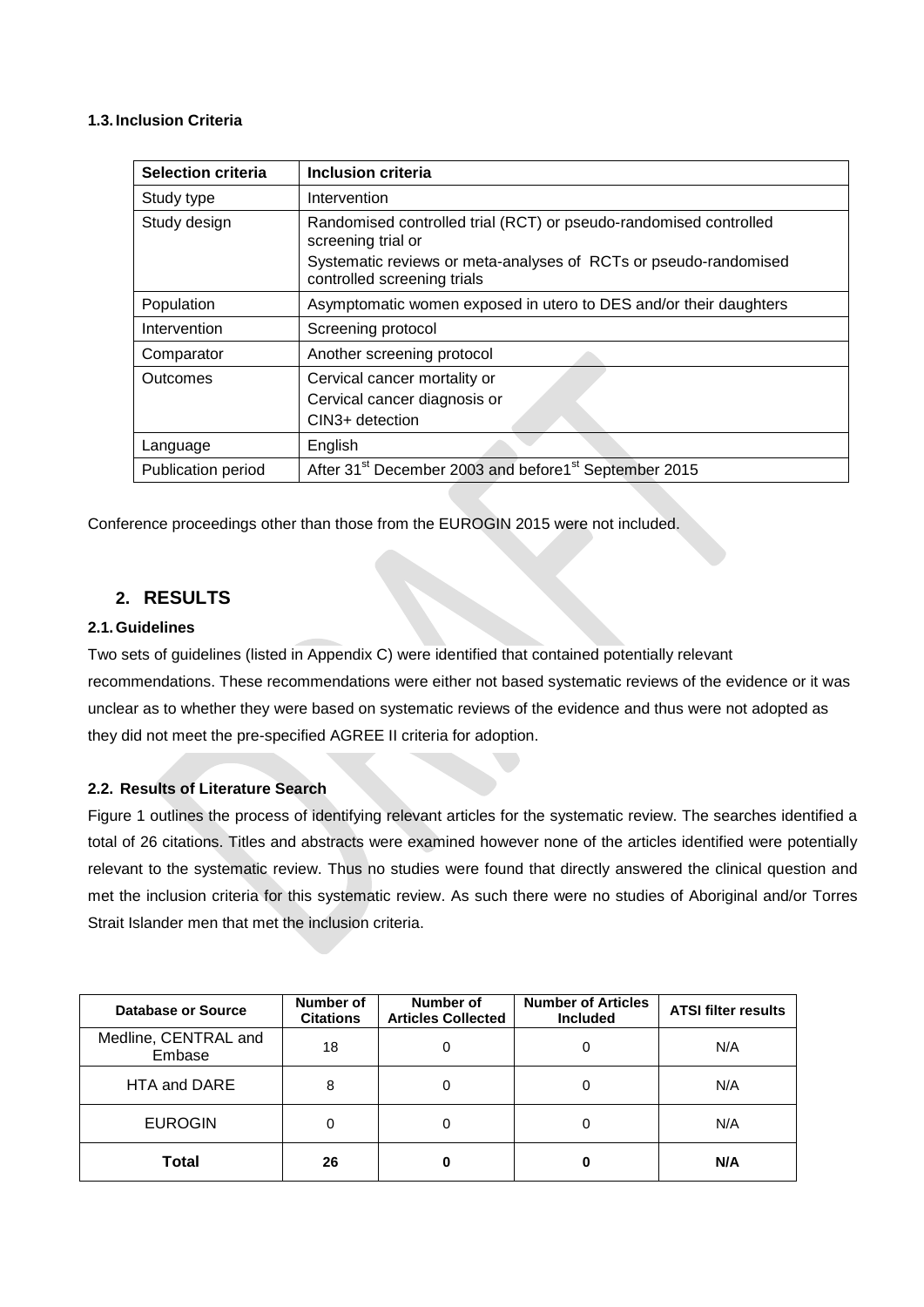

**Figure 1.** Process of inclusion and exclusion of studies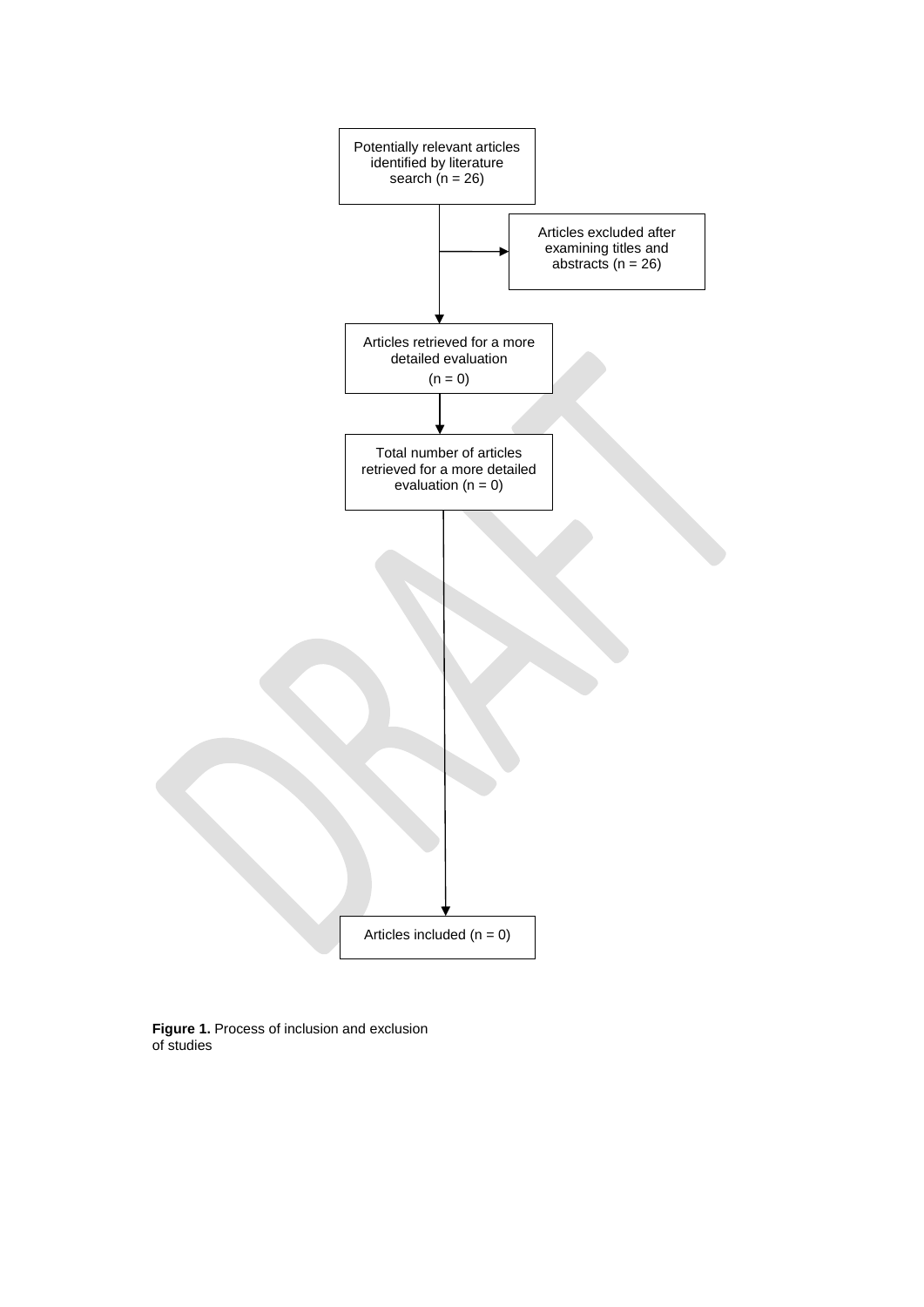# **APPENDICES**

#### Appendix A: Search strategies used

For Medline including articles in process, Embase and CENTRAL databases (via OvidSP):

| #               | <b>Searches</b>                                       |
|-----------------|-------------------------------------------------------|
| 1               | DES.mp.                                               |
| $\overline{2}$  | Diethylstilbestrol.mp.                                |
| 3               | Diethylstilboestrol.mp.                               |
| 4               | Diethylstilbestrol/                                   |
| 5               | 1 or 2 or 3 or 4                                      |
| $6\phantom{1}6$ | Cervi*.mp.                                            |
| $\overline{7}$  | Vagina*.mp.                                           |
| 8               | uterine cervical neoplasms/ or vaginal neoplasms/     |
| 9               | 6 or 7 or 8                                           |
| 10              | 5 and 9                                               |
| 11              | randomized controlled trial.pt.                       |
| 12              | controlled clinical trial.pt.                         |
| 13              | placebo.ab.                                           |
| 14              | (randomised or randomized).ab.                        |
| 15              | randomly.ab.                                          |
| 16              | trial.ab.                                             |
| 17              | groups.ab.                                            |
| 18              | 11 or 12 or 13 or 14 or 15 or 16 or 17                |
| 19              | exp animals/ not humans.sh.                           |
| 20              | 18 not 19                                             |
| 21              | 10 and 20                                             |
| 22              | limit 21 to (english language and yr="2004 -Current") |
| 23              | remove duplicates from 22                             |

*Used the Cochrane sensitivity maximizing filter for identifying randomized controlled trials [\(http://handbook.cochrane.org,](http://handbook.cochrane.org/) accessed 12/09/2015).*

For Database of Abstracts of Reviews of Effects (DARE) and Health Technology Assessments (HTA) databases (via OvidSP):

| #              | <b>Searches</b>                                   |
|----------------|---------------------------------------------------|
| 1              | DES.mp.                                           |
| 2              | Diethylstilbestrol.mp.                            |
| 3              | Diethylstilboestrol.mp.                           |
| $\overline{4}$ | Diethylstilbestrol/                               |
| 5              | 1 or 2 or 3 or 4                                  |
| 6              | Cervi*.mp.                                        |
| $\overline{7}$ | Vagina*.mp.                                       |
| 8              | uterine cervical neoplasms/ or vaginal neoplasms/ |
| 9              | 6 or 7 or 8                                       |
| 10             | 5 and 9                                           |